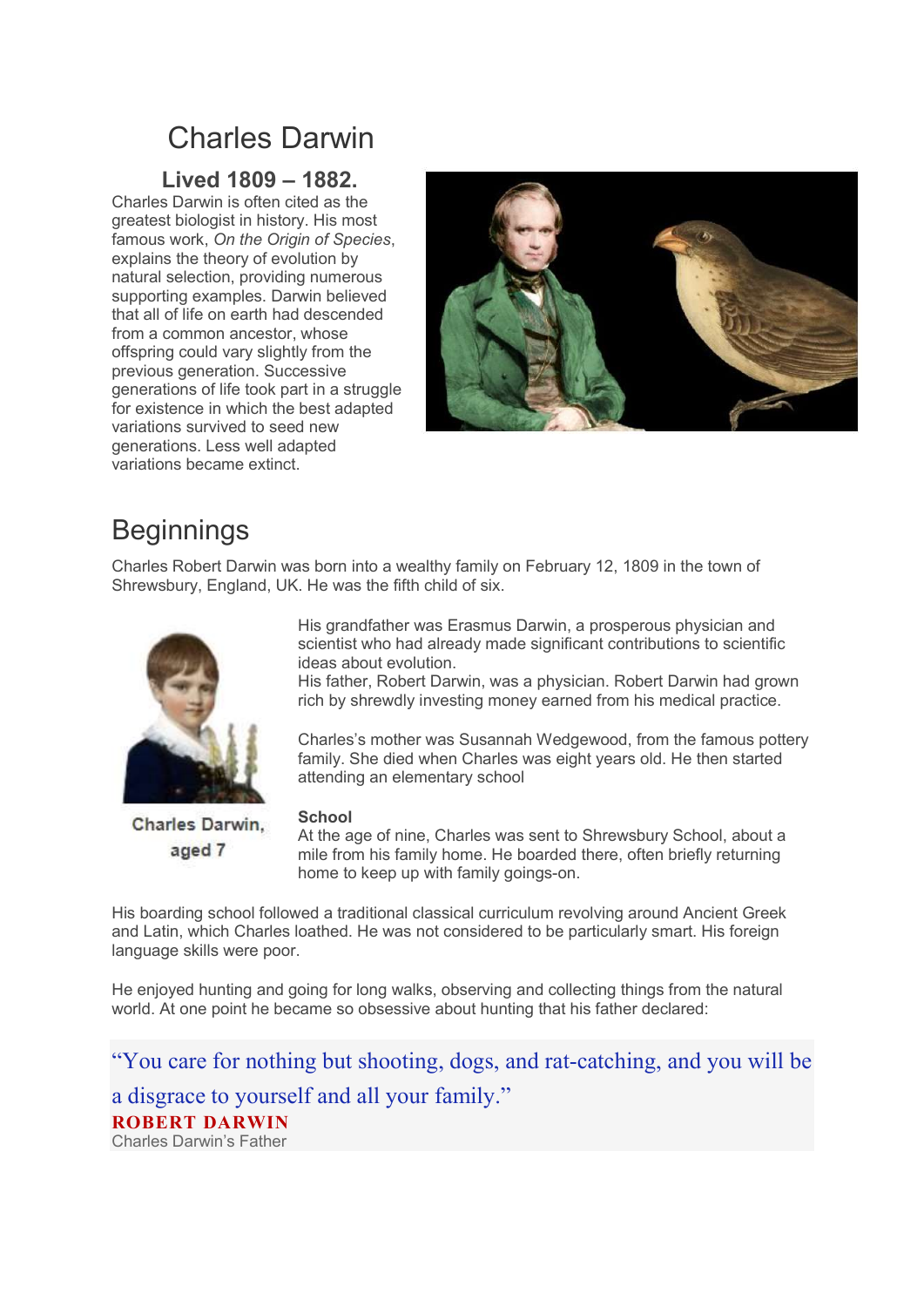Despite his father's uncharacteristic outburst, the young Charles Darwin was very enthusiastic about science. He was taught geometry by a private tutor, which he enjoyed, and he also enjoyed learning how complex things worked. He was captivated by a book Wonders of the World, which planted a seed in him to travel. The seed would later bloom into his famous voyage on HMS Beagle.

His brother built a chemistry laboratory in the garden tool-house, and Charles helped with experiments, often late into the night. Chemistry became his favorite subject. Unfortunately, it was not part of his school's curriculum. In fact he was reprimanded his headmaster for 'wasting his time' on chemistry!

#### Edinburgh and Medical School

In 1825, aged 16, Charles became a medical student at the University of Edinburgh, as his father had done 42 years earlier. His father had pleasant memories of Edinburgh, where he was taught by the great chemist Joseph Black, who discovered magnesium, carbon dioxide, and latent heat.

Unlike his father, however, Charles did not enjoy medical school.

He found that dissecting human bodies disgusted him, being present during surgical operations horrified him, and visiting hospital wards distressed him. Moreover, attending lectures bored him:

### "The instruction at Edinburgh was altogether by lectures, and these were intolerably dull, with the exception of those on chemistry." CHARLES DARWIN

Autobiography, written 1876

Confident his father would give him enough money to live in comfort, he decided not to worry about passing his exams.

In his second year at Edinburgh, Charles became interested in zoology, and he collected and dissected marine creatures. He also attended geology lectures, but found them incredibly boring.

His exasperated father decided to halt Charles's medical studies. He withdrew his son from Edinburgh and sent him to the University of Cambridge with the idea that his idle son would eventually become a Church of England clergyman.

#### Cambridge and an Easy Degree

Early in 1828, just before his twentieth birthday, Charles Darwin enrolled at the University of Cambridge to study for a Bachelor of Arts degree.

After three easy years he received his B.A. degree with marks placing him near the top of the class. He had spent much of his time hunting, dining, drinking, and playing cards – all of which he enjoyed heartily.

Ironically, given Darwin's later work, his favorite book at university was Evidences of the Existence and Attributes of the Deity. Its author, William Paley, used the example of a watch and a watchmaker in support of his argument that the natural world had been designed by God. Each species of life is much more complex than a watch, Paley said, therefore clearly these species must have been designed by someone – and that someone was God.

#### The Natural World

During his time in Cambridge, Darwin continued to pursue his scientific interests, particularly in botany and zoology: his greatest interest by far was in collecting different species of beetle.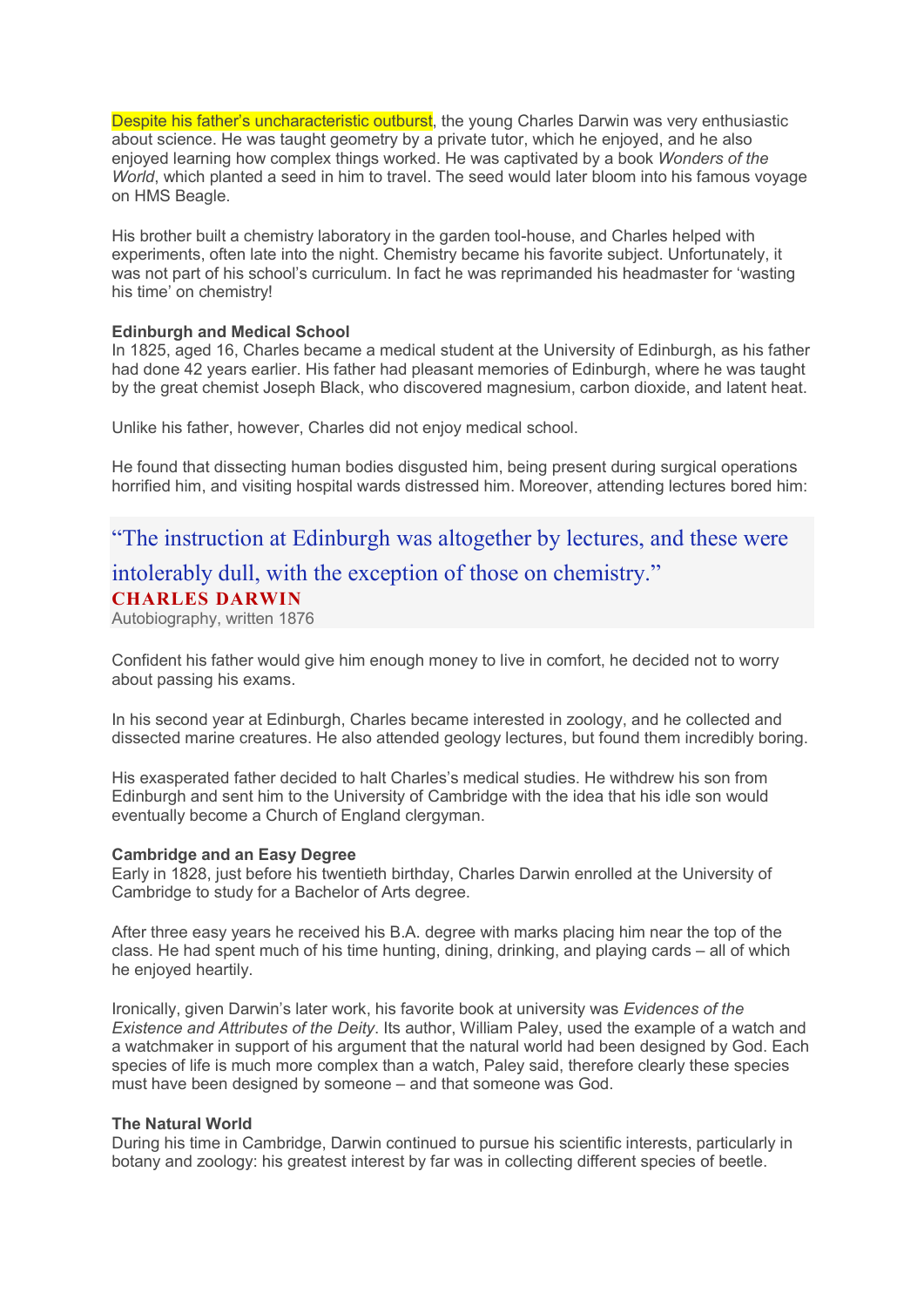"One day, on tearing off some old bark, I saw two rare beetles, and seized one in each hand; then I saw a third and new kind, which I could not bear to lose, so that I popped the one which I held in my right hand into my mouth. Alas! it ejected some intensely acrid fluid, which burnt my tongue so that I was forced to spit the beetle out, which was lost, as was the third one." CHARLES DARWIN Autobiography, written 1876

Reading Alexander von Humboldt's book Personal Narrative of travels 1799-1804 and John Herschel's Introduction to the Study of Natural Philosophy energized Darwin. He thirsted for overseas adventures and scientific discoveries.

After finishing at Cambridge, he began taking a serious interest in geology, studying rocks near his hometown of Shrewsbury and going on a two week expedition to Wales mapping rock strata.

# Charles Darwin's Contributions to Science

## The Voyage of the Beagle 1831 – 1836



Darwin spent nearly five years traveling around the world on the Beagle.

Near the end of summer 1831, after completing his degree, Darwin was offered a position as a naturalist on HMS Beagle, one of the British Royal Navy's survey ships. The position had previously been offered to John Henslow, a geologist and naturalist at Cambridge, but he had turned it down and recommended Darwin.

The Beagle was scheduled to make a long expedition to the South Seas. Darwin would have to pay for his place on the ship, but would be at liberty to collect specimens and send them back to the United Kingdom for his own use or profit.

It was a wonderful opportunity to emulate his hero Alexander von Humboldt. Darwin was determined to grab it with both hands. His father, with some reluctance, agreed to pay for his son's voyage.

The voyage, much like the fictitious Starship Enterprise's, was a five year mission. It followed the route shown on the map above. The conditions on the small ship were much less comfortable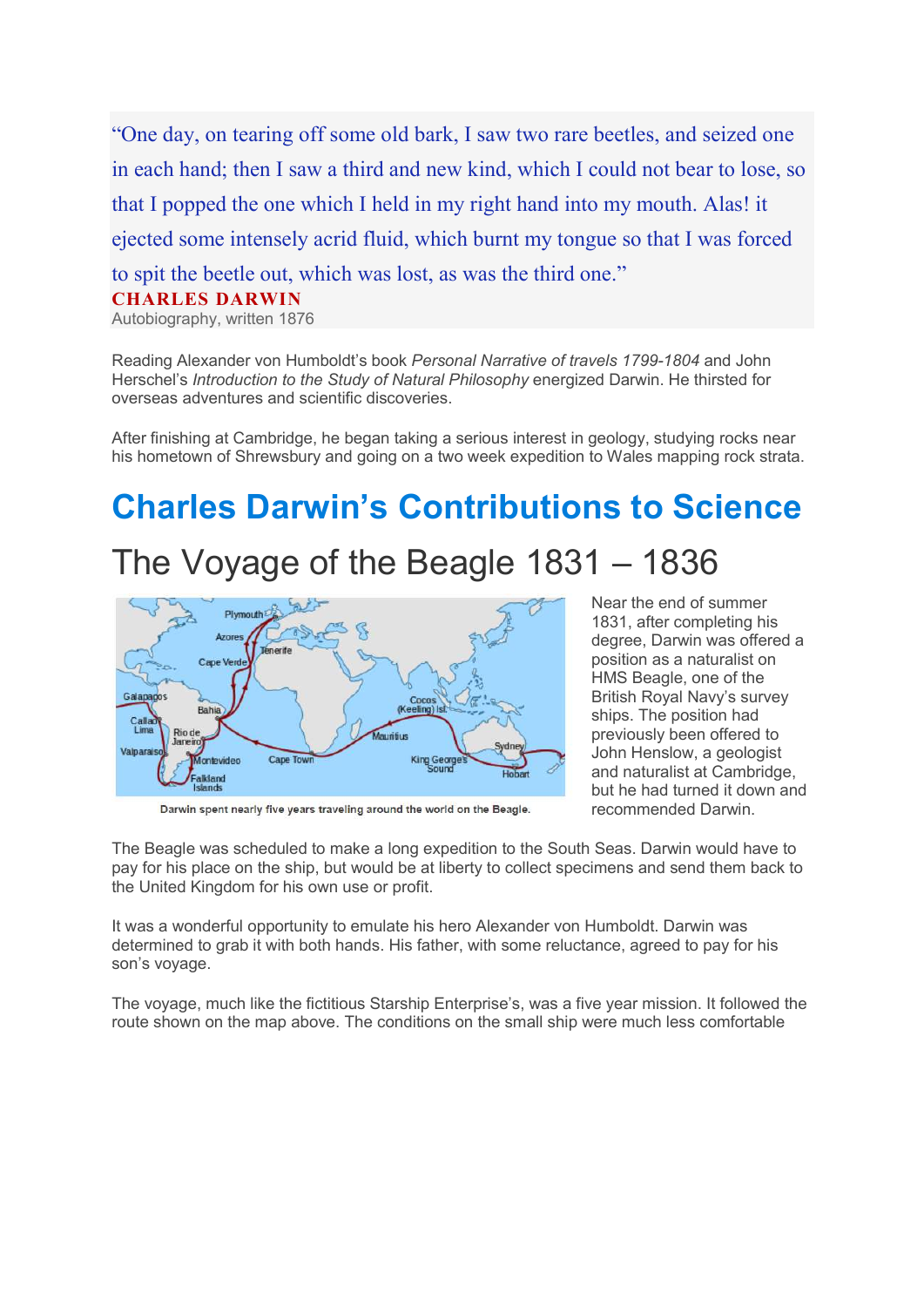than those enjoyed by the Starship Enterprise's crew!



### Plan of HMS Beagle

The Beagle - A cramped home for a five year voyage

### The Voyage

While sailing southward from the British Isles, the Beagle's first stop was at the volcanic Cape Verde Islands, west of Africa. Darwin found seashells high up in cliffs there. The Beagle's captain, who had a great interest in the natural world, helped Darwin explain the observation, giving him a copy of Charles Lyell's Principles of Geology.

Principles of Geology explained uniformitarian ideas in geology – the theory of gradualism, first proposed late in the previous century by James Hutton. A few years later the book's author, Charles Lyell, would become one of Darwin's greatest friends and supporters.

The expedition continued, with Darwin writing about his experiences in each new place he visited, collecting samples of flora, fauna, and fossils, and observing rock formations.

He saw a variety of unusual, unique species on the Galapagos Islands. Each separate island seemed to have its own distinct varieties of wildlife. Observations like these provoked him to write late in the voyage:

### "such facts would undermine the stability of Species." CHARLES DARWIN 1835

### Back Home Again

Darwin arrived back in England in October 1836. He had kept in touch with John Henslow, sending him notes regularly about his geological work on the expedition. Henslow put these notes together into a 31 page pamphlet, which he distributed to Cambridge's scientific community and beyond.

Henslow also showed paleontologists fossils Darwin sent him, which caused more excitement.